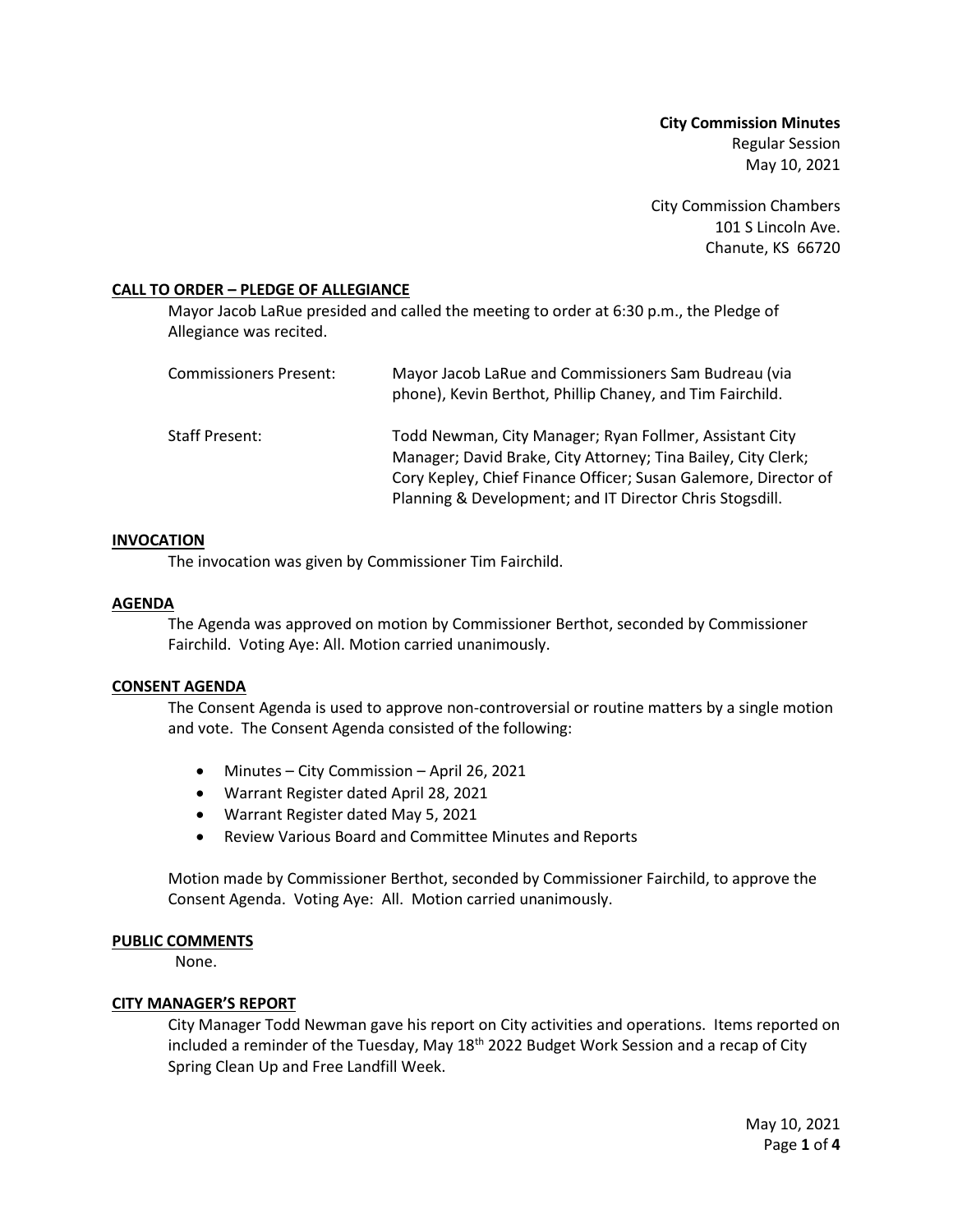City Manager Todd Newman requested that IT Director Chris Stogsdill provide a brief overview of a fiber survey mail-out that is going out in City utility bills.

General discussion was made. Comments were made by City Manager Todd Newman and IT Director Chris Stogsdill.

City Manager Todd Newman requested that Director of Planning and Development Susan Galemore provide a brief overview of the American Rescue Plan Act & Kansas Cities.

General discussion was made. Comments were made by City Manager Todd Newman and Director of Planning and Development Susan Galemore.

Commissioner Budreau requested an update on the City's annual mosquito control calendar.

General discussion was made. Comments were made by City Manager Todd Newman and Assistant City Manager Ryan Follmer.

## **NEW BUSINESS**

## **REQUEST FOR USE OF KATY PARK & TEMPORARY STREET CLOSURES – CHANUTE ELEMENTARY SCHOOL 5 TH GRADE**

Chanute Elementary School (CES) 5th Grade Teacher Bridget Fairchild, is requesting permission for Use of Katy Park, Friday, May 14, 2021, 11:30 a.m. – 2:30 p.m. and temporarily closure of all entrances to the park in order to hold an end of school year celebration for CES 5th Graders.

Mrs. Fairchild provided a brief overview of her request that included use of Katy Park baseball field, both play areas, pickleball courts, shelters, and use of City barricades for street closures.

General discussion was made. Comments were made by City Manager Todd Newman.

Motion made by Commissioner Chaney, seconded by Commissioner Budreau, to approve the request from CES 5th Grade Teacher Bridget Fairchild for use of Katy Park and temporary closure of all entrances to the park on Friday, May 14, 2021 as presented. Voting Aye: All. Motion carried unanimously.

## **WEEDS/GRASS VARIANCE REQUEST**

Mr. Haines is the owner of a vacant field known as 2110 West 7th. The owner of this property has been found in violation of City ordinances in the past due to surrounding neighbor's complaints. He is requesting a variance from the ordinances that prohibit him from allowing the grass to get to a height that allows this property to be hayed.

Mr. Haines provided a brief overview of his request.

General discussion was made. Comments were made by City Manager Todd Newman, City Attorney David Brake, Assistant City Manager Ryan Follmer, and Mr. Haines.

No action taken by the City Commission.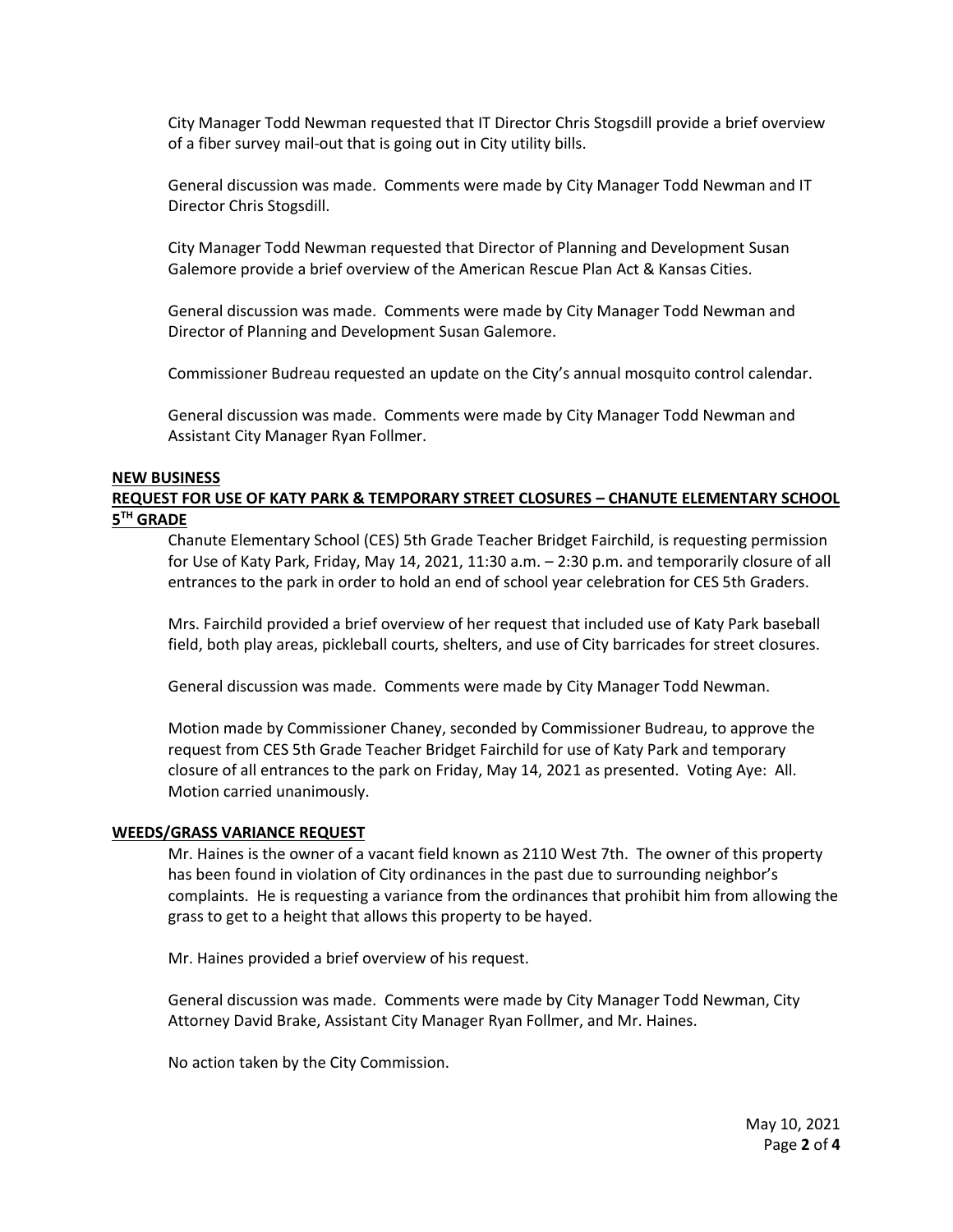Commission consensus was to place review of Chanute Municipal Code 8.18-Weeds on the Agenda at their regular June 14, 2021 meeting.

Mr. Haines will be allowed to temporarily leave his field idle until review of the City's Weed Ordinance at their regular June 14, 2021 meeting.

## **CONSIDER RECREATION FACILITY LEASE AGREEMENT**

In 2010 the City Commission approved a 10-year Facility Lease Agreement with the Chanute Recreation Commission (CRC) for usage of the Old Chanute HS Campus Gymnasium Facility-The Center (buildings located at 400 S. Highland), Santa Fe Ballfields, Katy Park Ballfields, Otterbein Park, and Aquatic Center. At their January 27, 2020 meeting the City Commission extended the then current agreement for one year, expiring May 31, 2021.

Chanute City Commission and the Chanute Recreation Commission held a Joint Work Session April 21, 2021 in regards to the building at 400 S. Highland. City Manager has met with CRC Director Monica Colborn on items related to buildings, ball fields, etc. With continued talks between the two agencies and commissioner comments related to the work session, City Manager has provided a new facility lease agreement benefiting both agencies.

City Manager proposes a 10-year Facility Lease Agreement between the City of Chanute and the Chanute Recreation Commission covering the Maring Aquatic Center, buildings located at 400 S. Highland, Katy Ballfields, and Santa Fe Sports Complex. Financial Consideration is for a usage fee of \$4,750 per month with \$1,250 being disbursed towards rent for the Sports Complex, \$2,500 for Utilities, and \$1,000 for rent that will continue to be placed in the Joint Building Fund for maintenance.

General discussion was made. Comments were made by City Manager Todd Newman, City Attorney David Brake, and CRC Director Monica Colborn.

Commission consensus was to make the suggested changes to Article 1 Section 1.1 - length of term and Article 1 Section 1.6 & 1.7 - City control of general maintenance and repairs and for the City Manager to present the new Facility Lease Agreement to the Chanute Recreation Commission at their May 12, 2021 regular meeting.

Commission consensus was to place the new Facility Lease Agreement on the Agenda at their regular May 24, 2021 meeting for further review and consideration.

# **PROPERTY RESOLUTION – 320 WEST 6TH PROPERTY RESOLUTION – 1215 SOUTH WASHINGTON PROPERTY RESOLUTION – 106 SOUTH WILSON PROPERTY RESOLUTION – 120 NORTH STEUBEN PROPERTY RESOLUTION – 521 NORTH CENTRAL PROPERTY RESOLUTION – 1323 WEST MULBERRY**

Motion made by Commissioner Fairchild, seconded by Commissioner Berthot, to adopt resolution declaring that the above properties are in violation of Chanute Municipal Codes and authorizing abatement of certain nuisances as presented. Voting Aye: All. Motion carried unanimously.